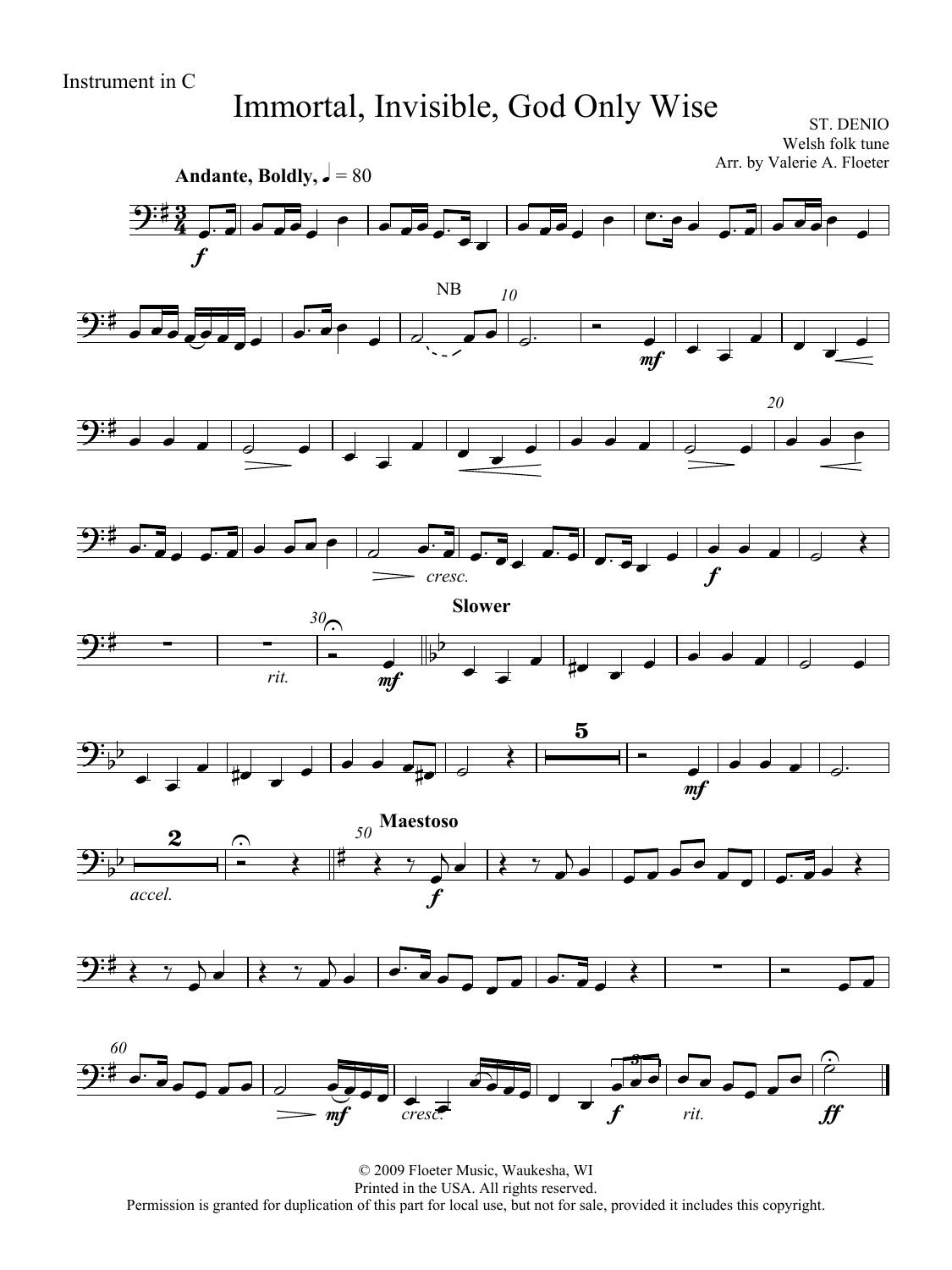### Draw Near and Take the Body of the Lord

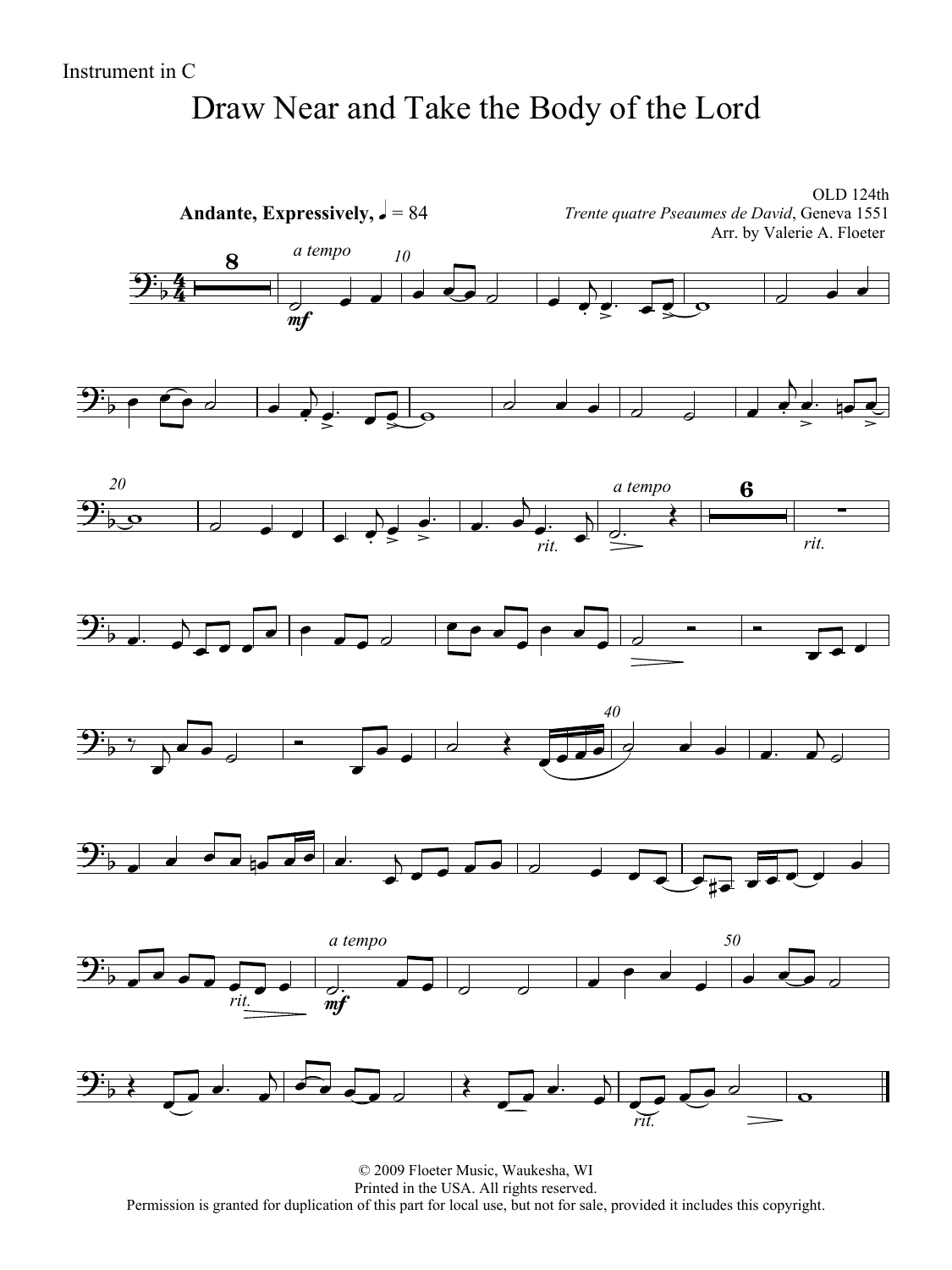#### Instrument in C

#### O Little Town of Bethlehem

















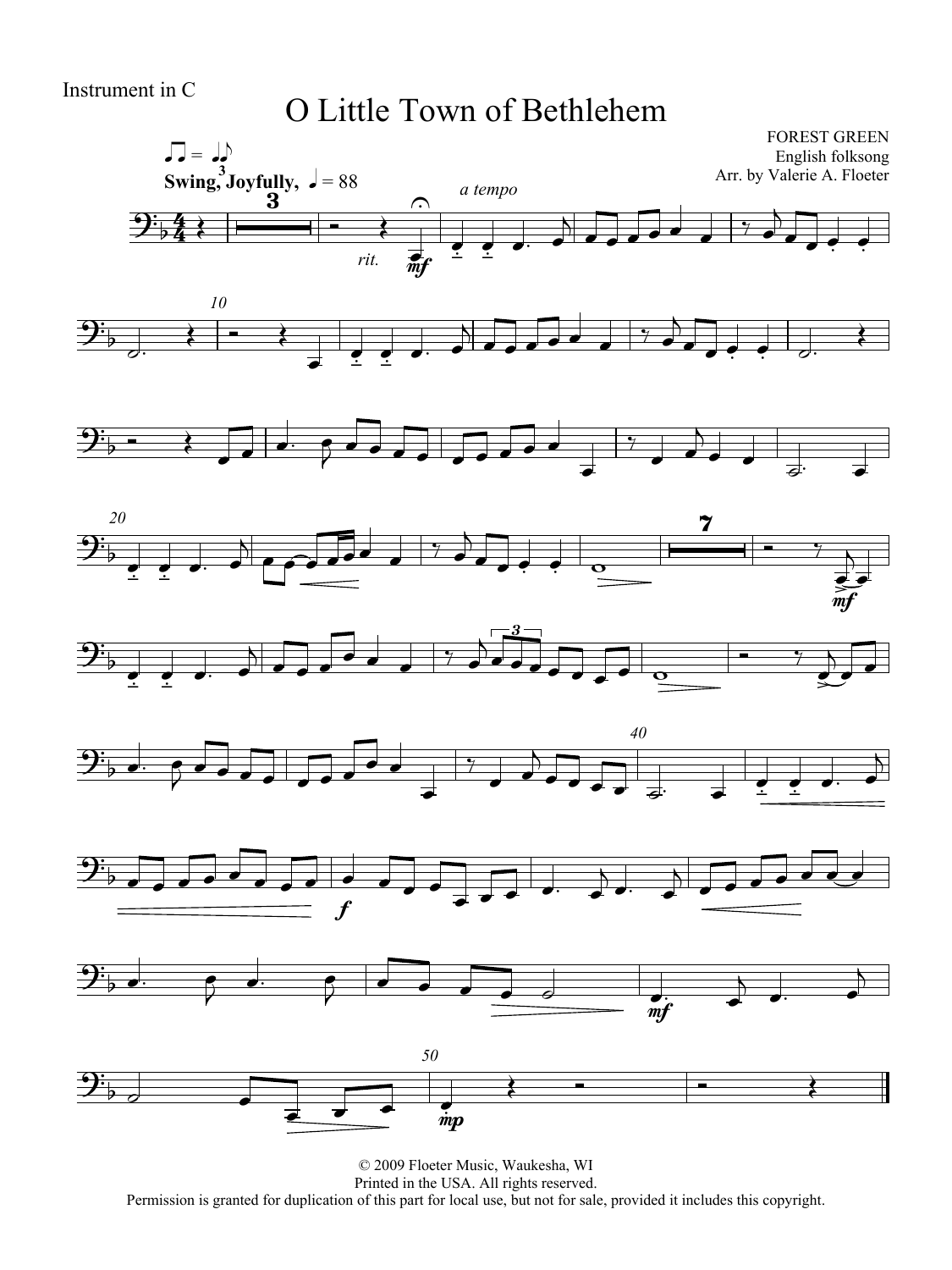### What Child Is This?













© 2009 Floeter Music, Waukesha, WI Printed in the USA. All rights reserved. Permission is granted for duplication of this part for local use, but not for sale, provided it includes this copyright.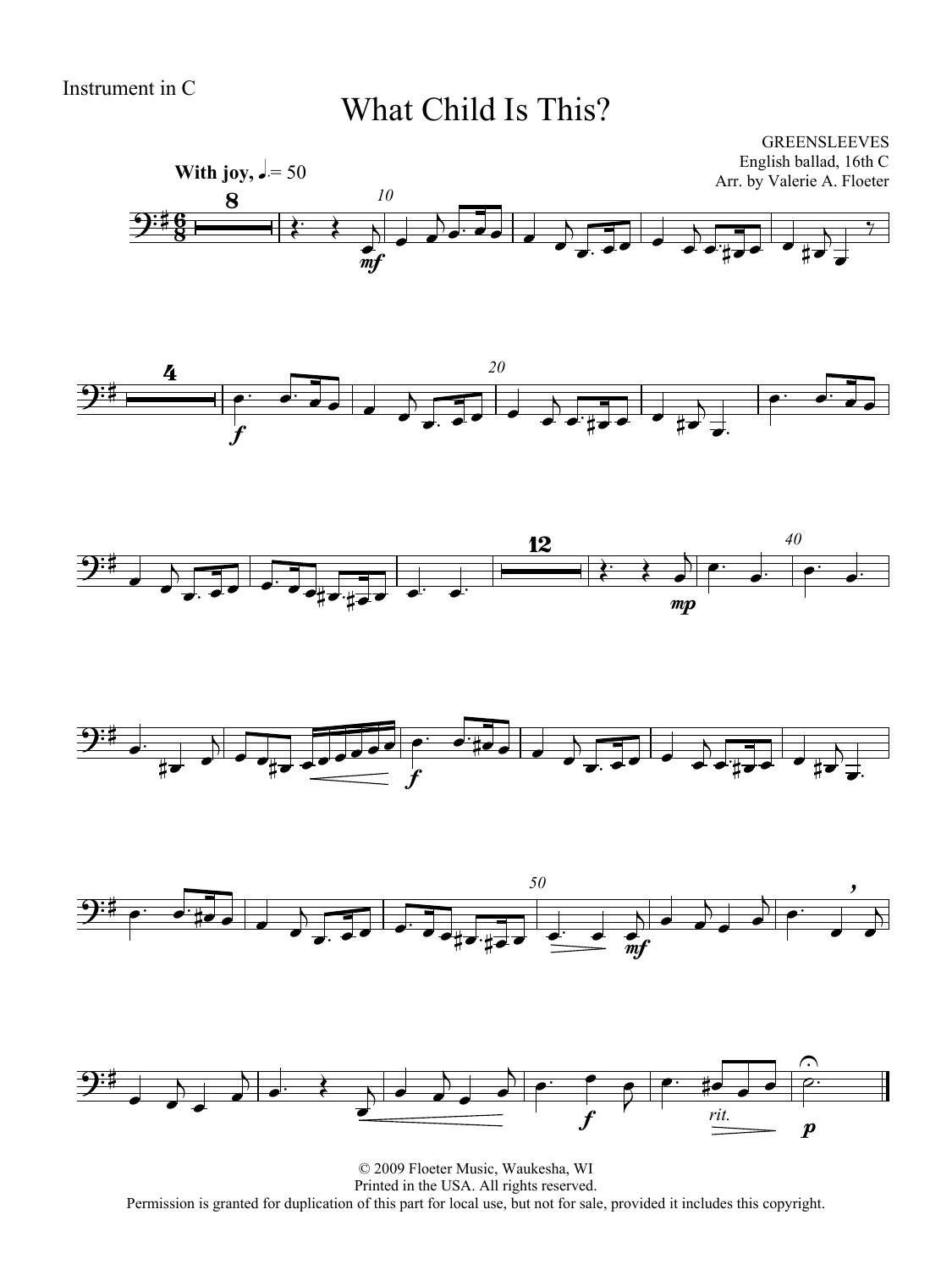## If You But Trust in God to Guide You



© 2009 Floeter Music, Waukesha, WI Printed in the USA. All rights reserved. Permission is granted for duplication of this part for local use, but not for sale, provided it includes this copyright.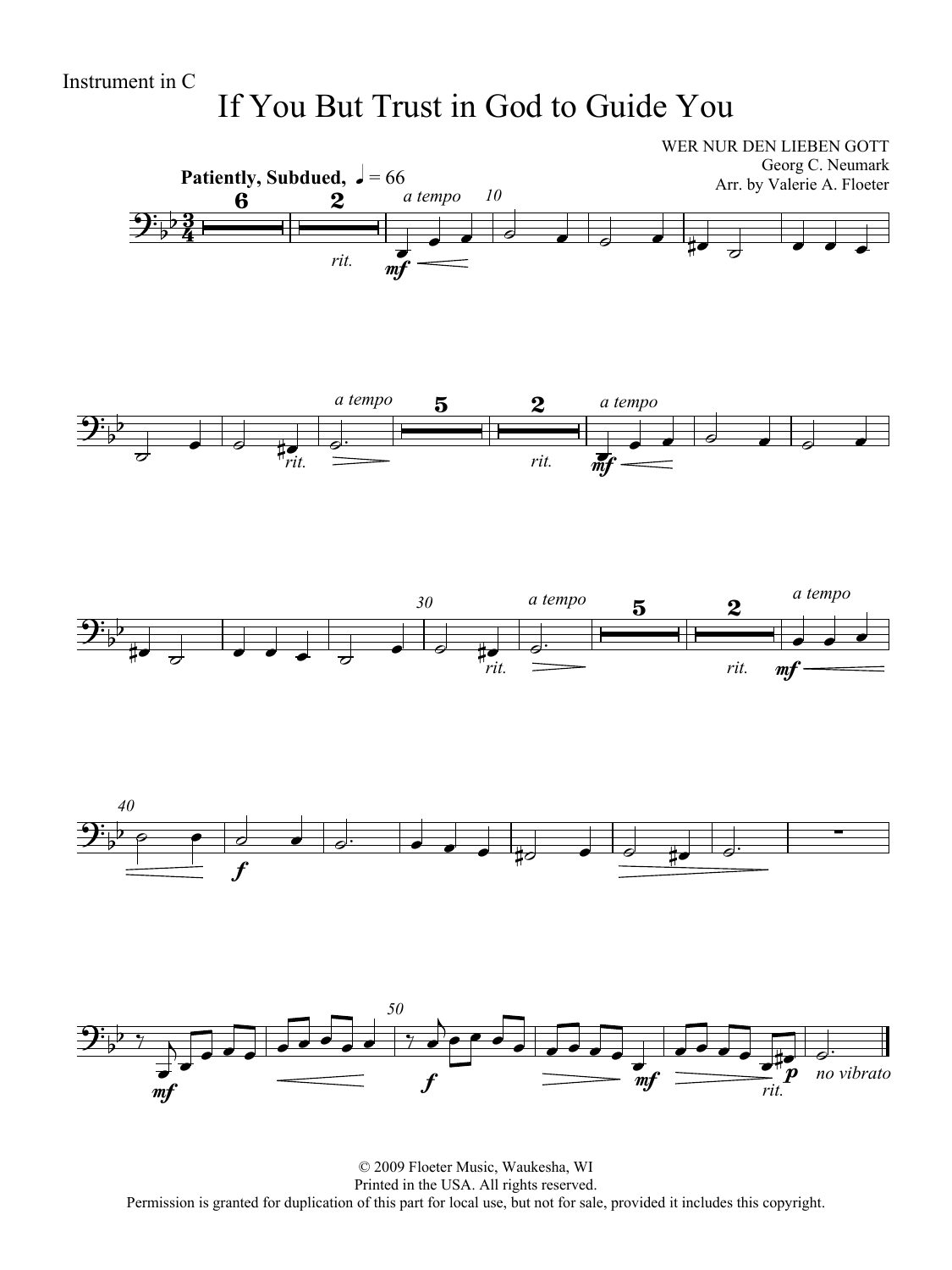## I Bind Unto Myself Today

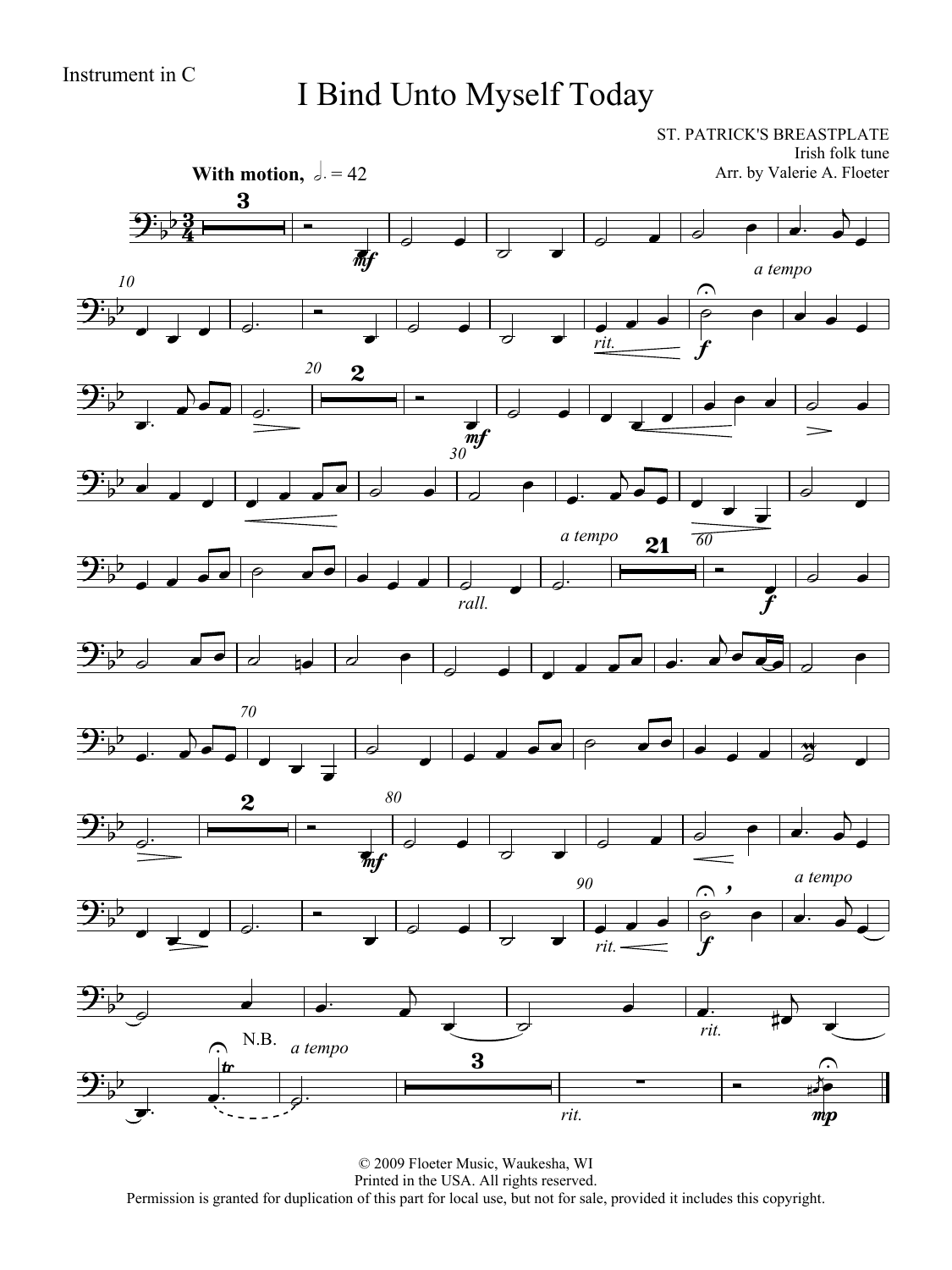## Judge Eternal, Throned in Splendor



© 2009 Floeter Music, Waukesha, WI Printed in the USA. All rights reserved. Permission is granted for duplication of this part for local use, but not for sale, provided it includes this copyright.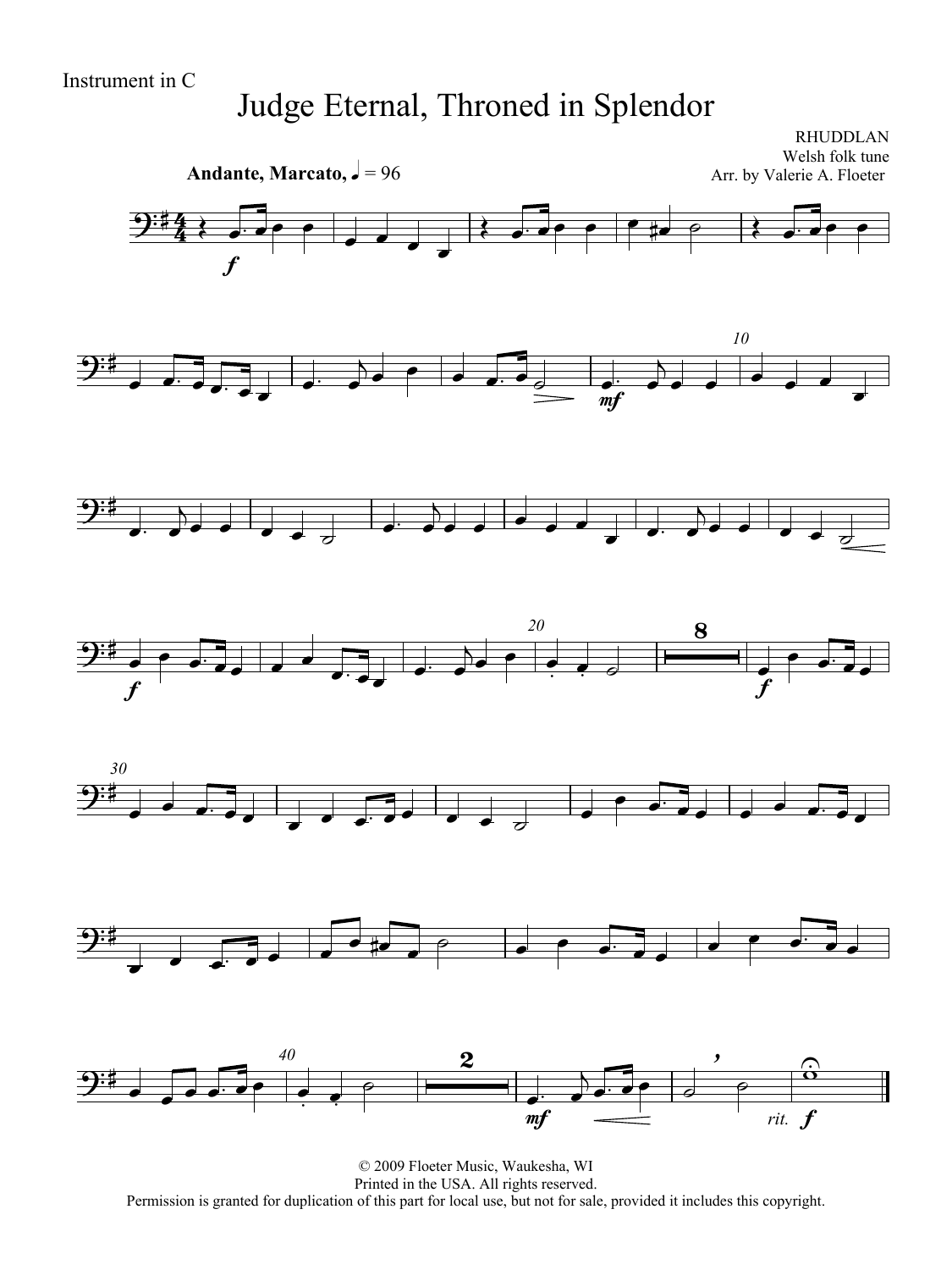#### Jerusalem the Golden

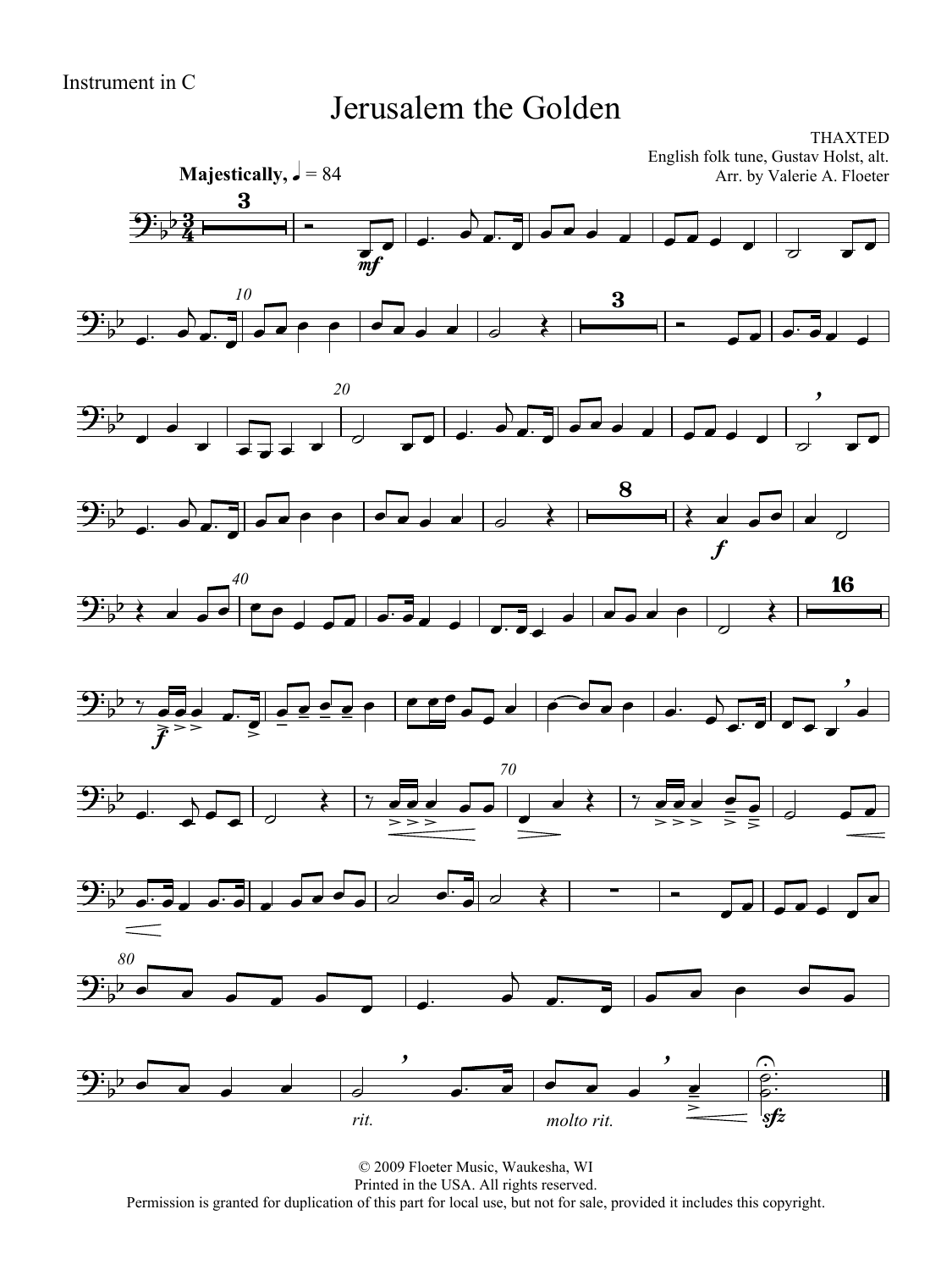## We Praise You, O God, Our Redeemer